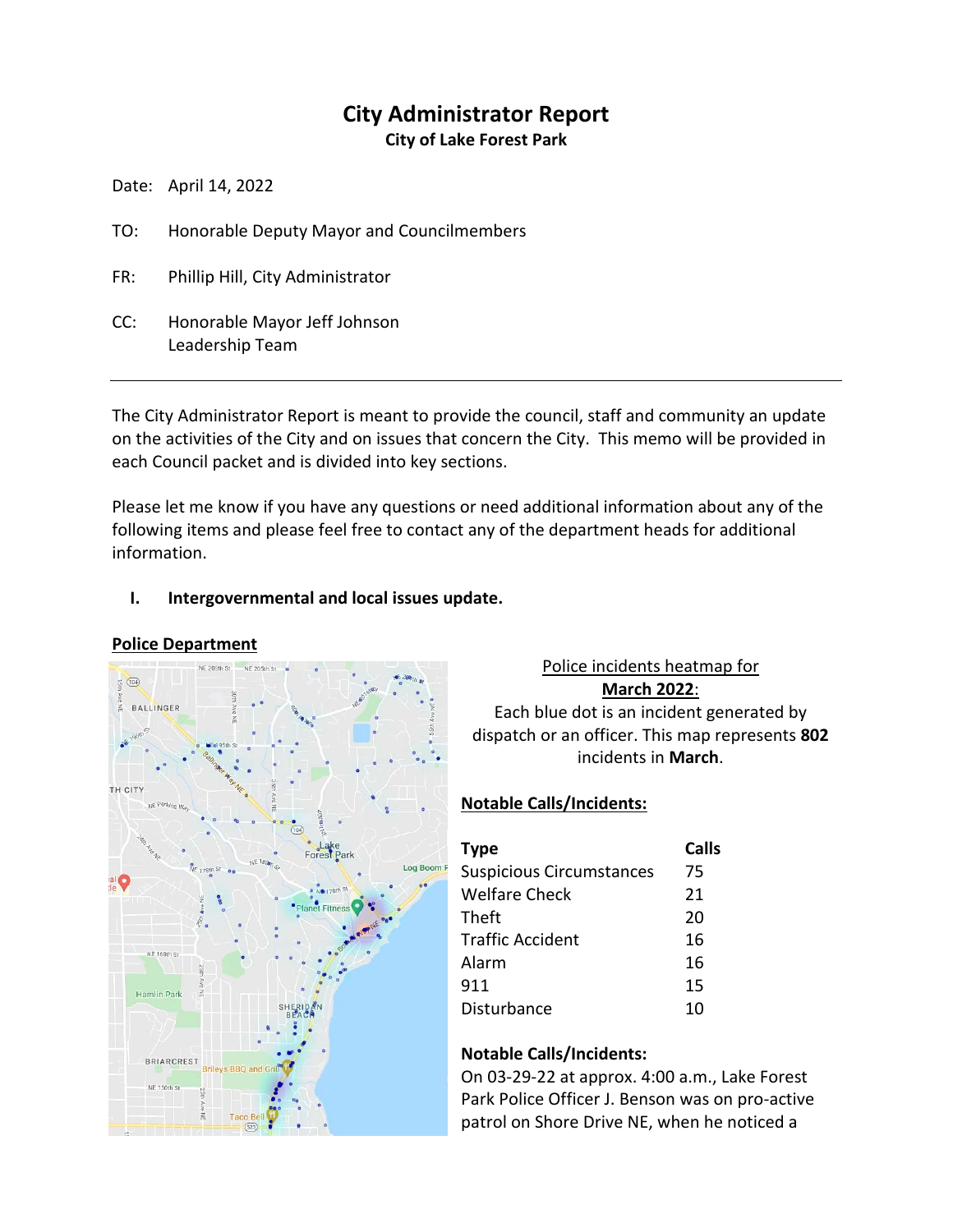subject walking away from a vehicle parked in a driveway. Officer Benson checked the vehicle and saw that its doors were ajar, the lights were on, and it was evident that somebody had just rummaged through the vehicle. Officer Benson and Officer B. Carlsrud located the suspect at the Chevron gas station and detained him. The suspect, who also had an outstanding warrant for his arrest, admitted prowling two vehicles in the area. Several stolen items were recovered, and the suspect was charged with vehicle prowl and transported to a detention facility.



Earlier this year, LFPPD responded to two robberies at an LFP marijuana dispensary involving a weapon. Det. Teschlog worked extremely hard with area detectives on these cases and the suspect was apprehended in one of them. The accomplice in this case is still being sought. The second robbery is also still under investigation, but we do have a suspect and he is in custody for other charges.

<https://www.shorelineareanews.com/2022/03/suspect-arrested-for-lake-forest-park.html>

On April 2, 2022, at approximately 4:30 a.m., Bothell PD officers responded to a vehicle theft in the City of Bothell. The Bothell officer attempted a traffic stop and the suspect vehicle accelerated away from them. Bothell initiated a brief pursuit which led into Kenmore and LFP. LFPPD Sgt. Adams assisted by deploying stop sticks and successfully spiked three of the four tires of the suspect vehicle. Ofc. Walker followed the vehicle while its tires deflated. Multiple Bothell officers immediately joined Ofc. Walker following the suspect vehicle.

Around the intersection of NE 145th St / SR522, the vehicle tires were completely deflated, traveling at speeds between 5 and 20 MPH. The vehicle then stopped, and officers exited their vehicles to initiate a high risk stop.

As Ofc. Walker and a Bothell officer stood to the rear of the suspect vehicle, the female driver looked in her rearview mirror at the officers, shifted into reverse, and accelerated hard in reverse, directly at the individual officers. It was very clear to the sergeant; she was intentionally trying to run over the officers with the vehicle. He watched as the officers scrambled to get out of the way. Also, while trying to harm the officers, the suspect driver rammed a patrol vehicle. The suspect driver then drove away. Officers followed the suspect vehicle winding its way north into Shoreline, then back south into Seattle. Speeds ranged from 0 to 20 MPH due to the deflated tires. The suspect vehicle rammed a Bothell PD vehicle at one point in Shoreline. The suspect vehicle also tried to hit our LFPPD patrol vehicle at one point but was unsuccessful.

The pursuit concluded in Seattle, where the female driver pulled down a dead-end cul-de-sac and into a driveway. The driver exited the vehicle on foot and ran to the backyard of a house, leaving the vehicle in gear. The vehicle rolled into the garage door of the house, causing minor damage. Officers initiated a brief foot pursuit of the driver into the backyard of the residence, where she was placed into custody. No force was used.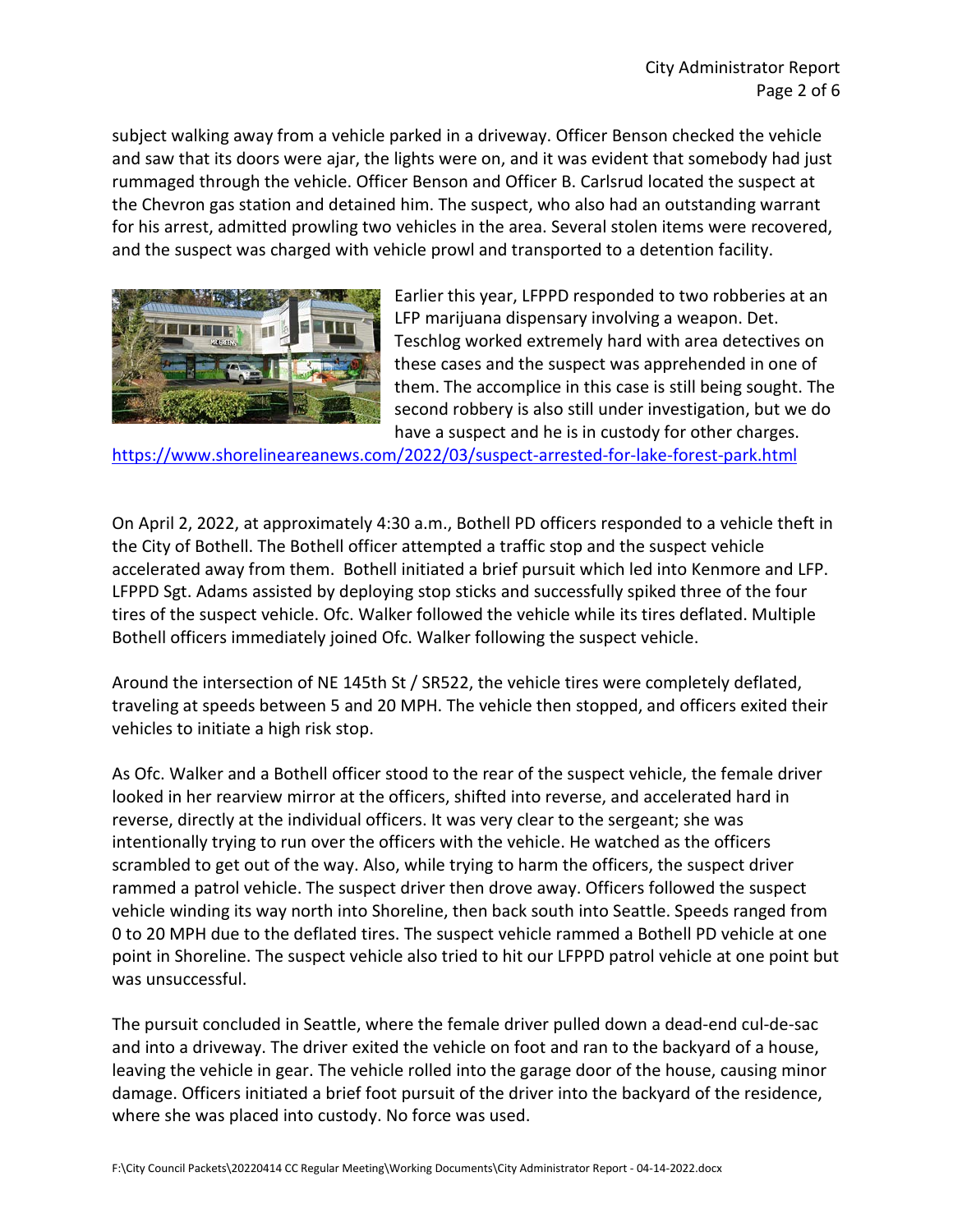The driver was identified and determined to be a convicted felon. The suspect vehicle was also a reported stolen vehicle, and inside of the vehicle were two loaded and reported stolen firearms. Bothell PD is the primary reporting agency on this incident and took custody of the female suspect and vehicle.

Officers responded to a welfare check after receiving a call stating there was a shooting and likely homicide that just occurred at a residence in LFP. Upon contacting the residence, it was determined the caller wanted his family to pick him up and they were not answering their phones. The caller admitted to lying about the shooting/homicide so the police would wake his family.

Officers responded to an early morning collision with one vehicle versus a fire hydrant. The water from the hydrant flooded a large area prior to being shut down. The driver was arrested and processed for DUI.

Officers assisted Kenmore PD by locating a Domestic Violence suspect who fled after threatening a family member with a knife. The suspect was located in the Albertsons parking lot. The suspect fought with officers when they took him into custody. A knife was discovered in the suspect's waistband after the arrest. The suspect later attempted to flee on foot from Kenmore officers while he was being evaluated by aid personnel.

## **II. Internal City Information**

#### **Municipal Services Department**

#### **Passport Services**

During the month of March, we processed 273 passports with 202 photos, for a total revenue of \$12,787.

| Month        | <b>Passport Revenue</b> | <b>Photo Revenue</b> | "otal |
|--------------|-------------------------|----------------------|-------|
| <b>March</b> |                         | ່າາາ<br>ا کے کہاں ب  |       |

#### **Records Requests**

For the month of March, we received and processed 15 public records requests along with 23 records requests for the police department. In the month of March, the city processed 38 public records requests.

## **III. Council Information**

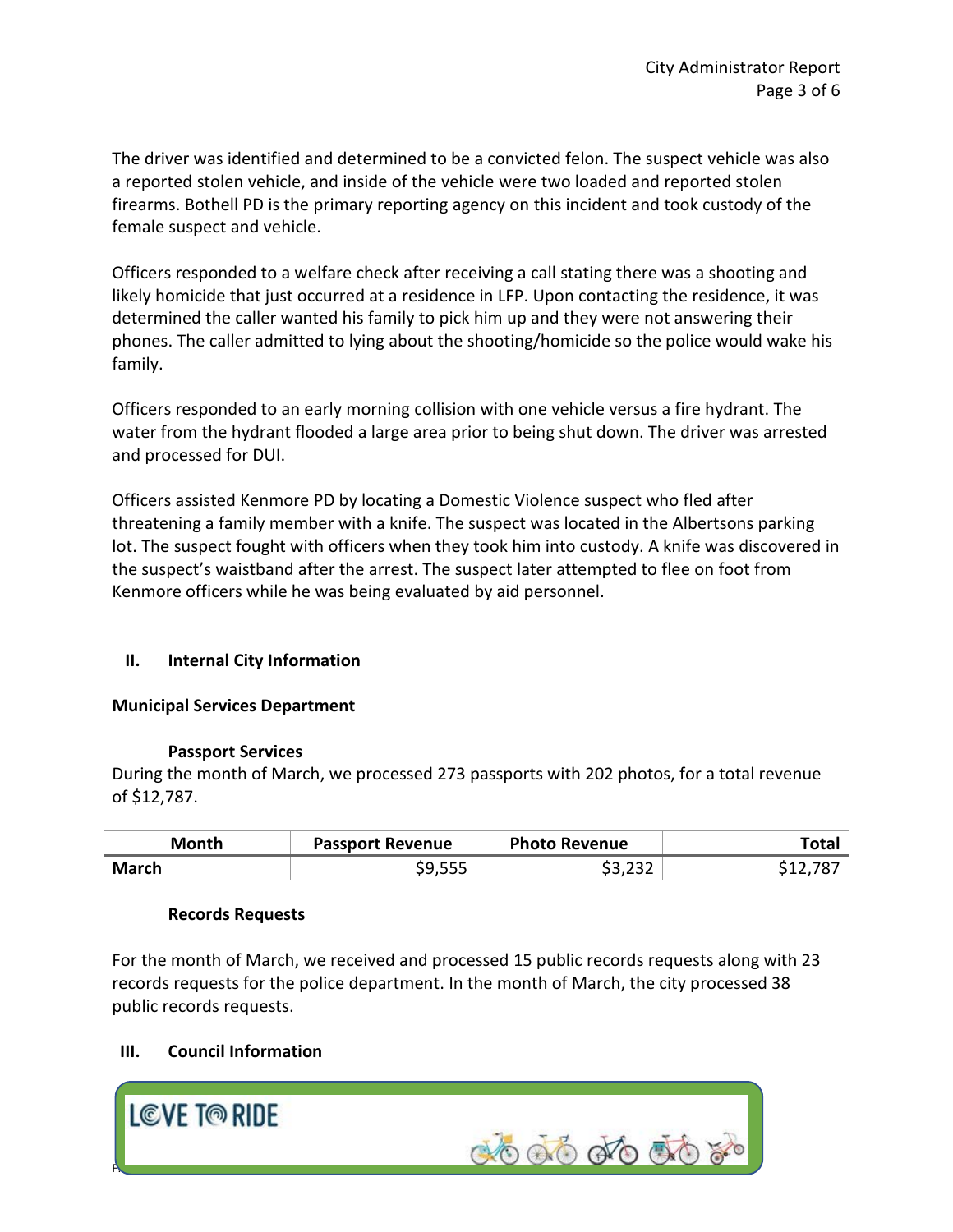**May 2022 is Bike Everywhere Month.** Since 2009, staff at LFP have participated in Bike Month. It's one of the events included in the City's wellness program, which in turn helps reduce city health insurance costs. While those within safe biking distance commute to work by bicycle, everyone is encouraged to exchange as many car trips as possible in favor of a bicycle and to just get out and enjoy the benefits of being outdoors on a bicycle. And just look at how well this event benefits the environment!



#### **IV. Response to Citizen and Council Comments**

• Council recently received an email from an adjacent property owner detailing concerns related to the L80/90 culvert design process (Ballinger & 35<sup>th</sup> Ave. NE). The Public Works Director and City Administrator will be meeting the homeowner onsite later this month to better understand those concerns.

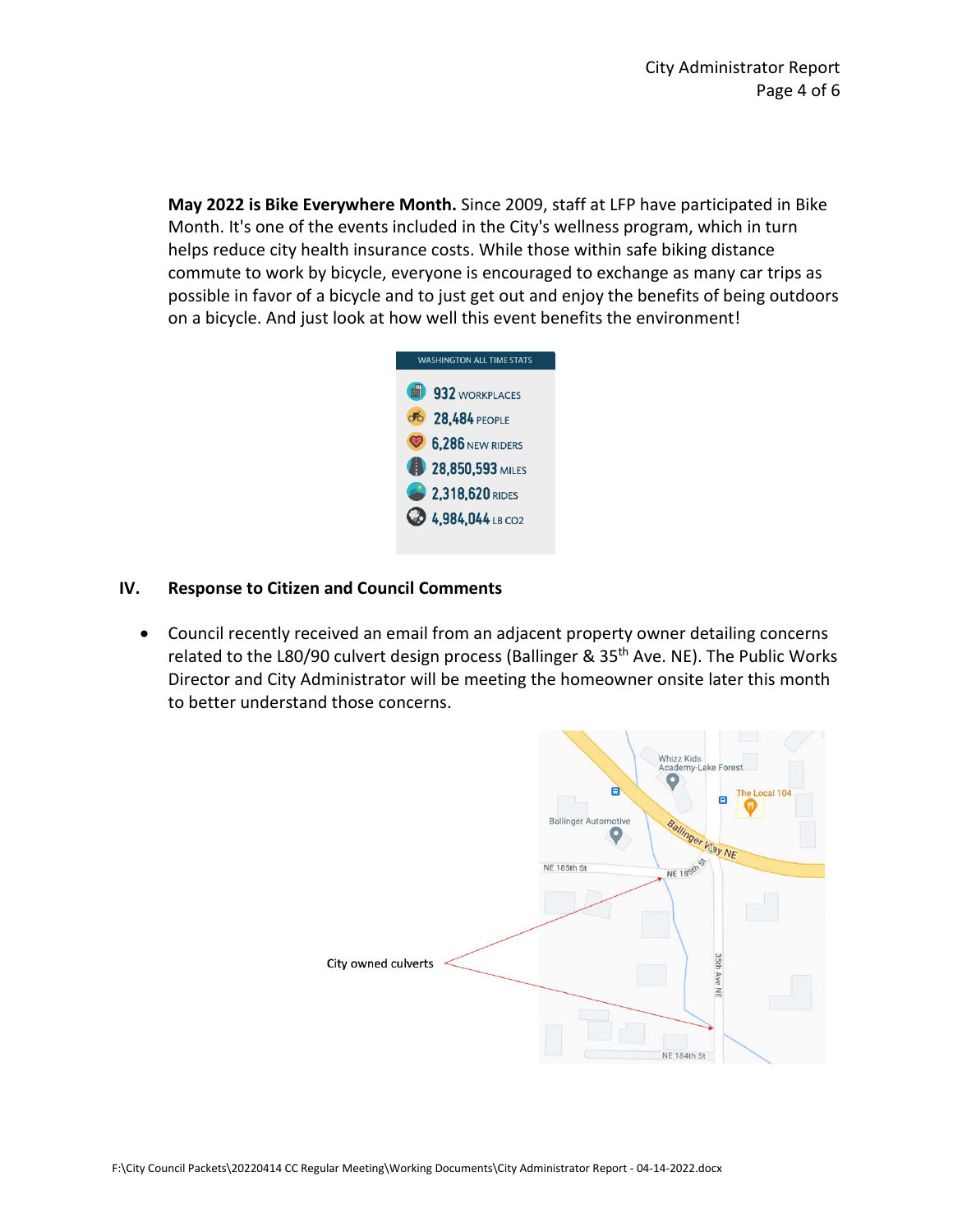#### **V. Contract Reporting**

- During 2021, 54 contracts were entered into by the City
- To date in 2022, there are 13 approved contracts, 10 of which were approved by the Council. The three contracts approved administratively are: a lease with Pitney Bowes for the mailroom postage meter, a professional services agreement with Olympic Environmental Resources for Recycling Event Consulting Services, and the Water Quality Stormwater Capacity Agreement with the Washington State Department of Ecology

## **VI. Legislative Update**

• The Mayor and City Administrator met with Representative Kloba earlier this month to help the representative better understand the issues facing the city. Rep. Kloba will be representing Lake Forest Park in the new 1<sup>st</sup> Legislative District of which the city will be part beginning January 2023.

#### **VII. Community Events**

## **VIII. Upcoming City Sponsored Events**

## **[Free Styrofoam & Plastic Bags/Film Recycling Event!](https://www.cityoflfp.com/Calendar.aspx?EID=2304&month=4&year=2022&day=8&calType=0)**

April 23, 2022, 9:00 AM - 1:00 PM @ City Hall parking lot The City of Lake Forest Park is partnering with Albertsons for a FREE Styrofoam and Plastic Bag/Film Recycling Drop-Off Event! Recycling must be clean, dry, and empty. Only Styrofoam with the #6 or EPS symbol is accepted.

**[More Details](https://www.cityoflfp.com/Calendar.aspx?EID=2304&month=4&year=2022&day=8&calType=0)** 

## **IX. Meetings Calendar**

## **[Parks and Recreation Advisory Board Meeting \(virtual meeting\) -](https://www.cityoflfp.com/Calendar.aspx?EID=2305&month=4&year=2022&day=8&calType=0) [Special Meeting](https://www.cityoflfp.com/Calendar.aspx?EID=2305&month=4&year=2022&day=8&calType=0)**

April 20, 2022, 7:00 PM - 8:30 PM This meeting will be held virtually. Please review information provided on the agenda, once it is available, for details on how to participate in the meeting. [More Details](https://www.cityoflfp.com/Calendar.aspx?EID=2305&month=4&year=2022&day=8&calType=0)

## **[City Council Budget & Finance Committee Meeting](https://www.cityoflfp.com/Calendar.aspx?EID=2217&month=4&year=2022&day=8&calType=0)**

April 21, 2022, 6:00 PM - 7:30 PM This meeting will be held virtually. Please see the Zoom link on the agenda once it is posted. [More Details](https://www.cityoflfp.com/Calendar.aspx?EID=2217&month=4&year=2022&day=8&calType=0)

## **[City Council Committee of the Whole Meeting](https://www.cityoflfp.com/Calendar.aspx?EID=2228&month=4&year=2022&day=8&calType=0)**

April 25, 2022, 6:00 PM - 7:30 PM This meeting will be held virtually. Please see the Zoom link on the agenda once it is posted. [More Details](https://www.cityoflfp.com/Calendar.aspx?EID=2228&month=4&year=2022&day=8&calType=0)